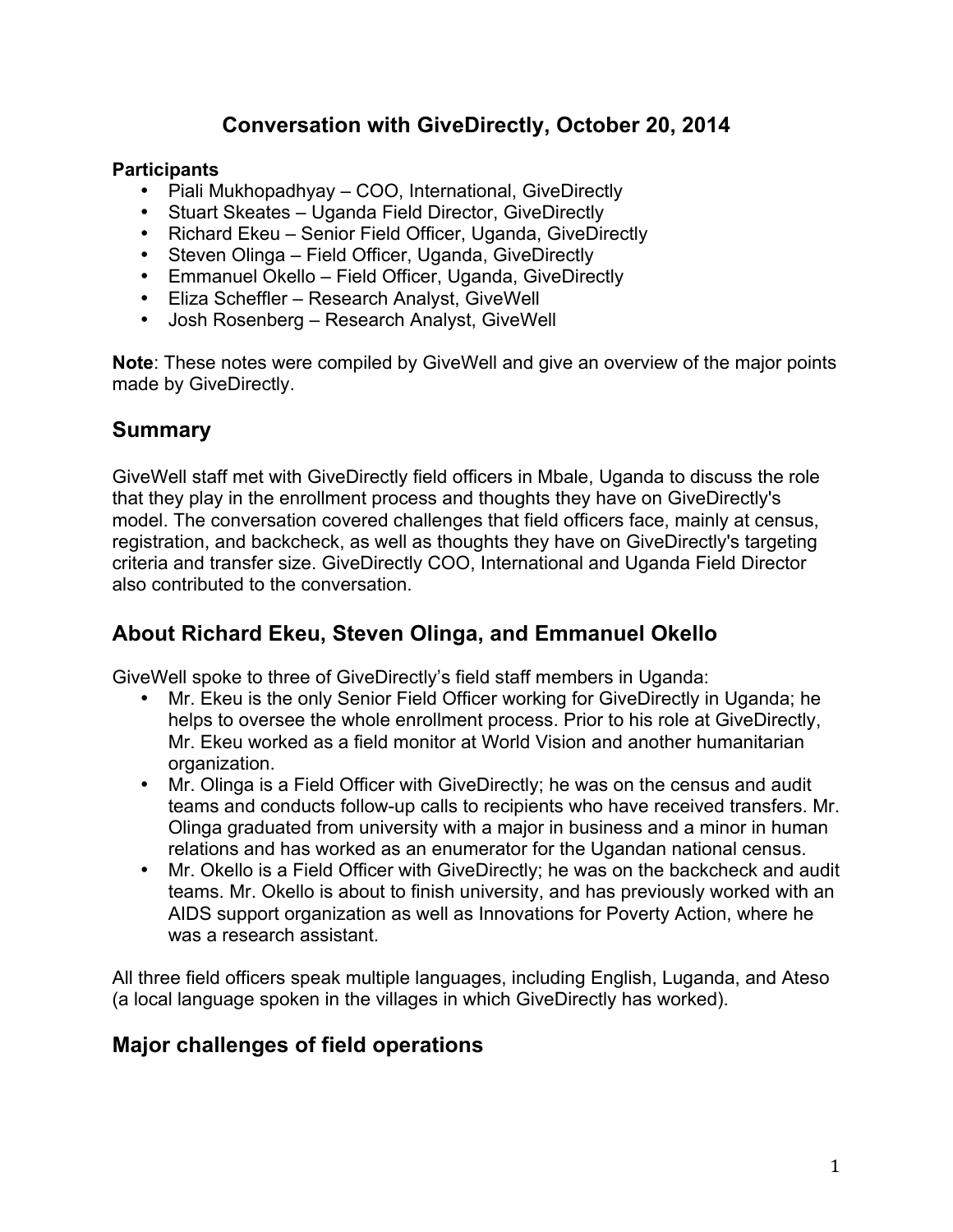GiveWell asked the field officers about what challenges they encounter in carrying out the different stages of GiveDirectly's process.

#### **Census**

At the census stage GiveDirectly field officers visit every household in a village and collect information about them, including housing materials. Field officers bring maps that GiveDirectly has had prepared by members of the village and also find a person who lives in the village to serve as a guide and show them the boundaries.

- It is challenging to educate village residents on the intentions of the GiveDirectly program, how it has come to their village, where it has been previously, and how it operates. Some people say to the field officers, "you are telling us about GiveDirectly, but some programs come here and they have not brought us anything."
- There was one situation where people from a particular church believed that GiveDirectly staff have demons in them, and the churchgoers shouted at the field officers when they visited the village.

GiveDirectly did not used to do a census of the whole village before registering eligible households. The census was added so that GiveDirectly could have a full picture of the village, not miss any households, and would be better able to track households that were shifting around. Also, without a census documenting information about each household, it is more likely that word would spread about households being registered and other households would try to pose as eligible when they were first visited.

#### **Registration**

- Some people at registration still do not believe it is possible that GiveDirectly actually gives cash transfers, because they are used to NGOs giving out goods like blankets or cornmeal. People believe that the quickest way to get money is to pay allegiance to the devil, so they want to know where the money comes from. There was one particular pastor who was saying that the money is not safe, and some of the people in that village refused to register for transfers because of this myth, however the pastor registered himself. An old woman who was registered had never had a phone before, so when she received a message in the middle of the night and the phone lit up, she was afraid the phone did have evil spirits in it and did not want to keep it.
- It is difficult to access certain areas when it rains, so field officers have to wait and return another day. This can delay the registration process for certain households.
- There have been cases where politicians have tried to take credit for the cash transfers in order to win votes. The field officers made it clear from the census stage that GiveDirectly is not political and the money is not from government. Local Councilpeople are made aware when GiveDirectly is coming to their village, so they sometimes communicate to the village residents that they helped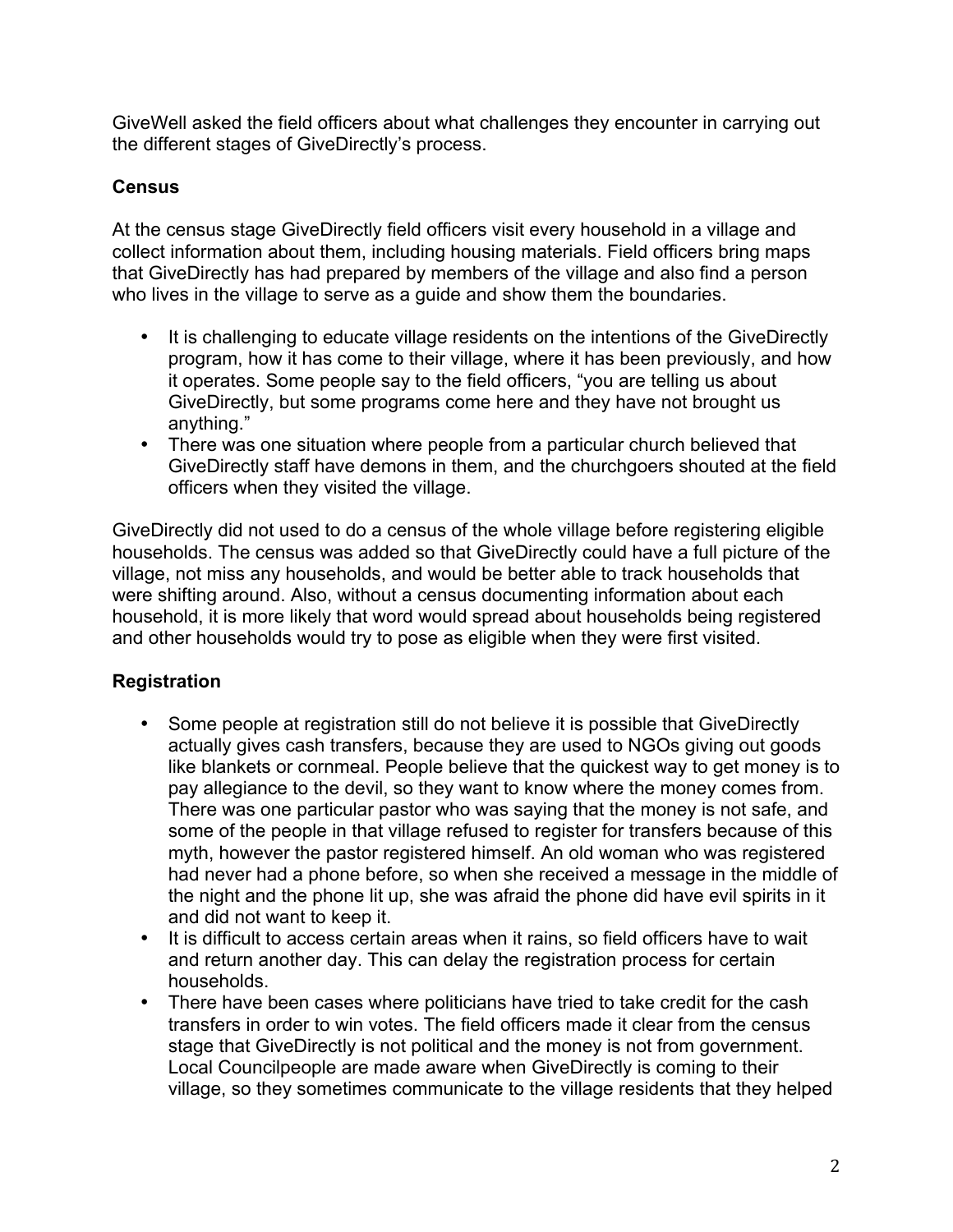bring GiveDirectly. Local Councilpeople may also attend cash out days, and though they do not have a formal role, their presence could imply otherwise.

- Some recipients refuse to be included in the census, but when they see GiveDirectly staff following through during registration, they request to be included or say they were missed the first time. It is GiveDirectly's policy not to register households that refused at census.
- People who are ineligible can get upset when GiveDirectly comes to register households and does not register them. These people will ask why they are not eligible, and field officers say it is because they have a metal roof, but they say they do not have plastered walls, and if they could get transfers they would plaster their walls. There is a lot of discontent among the people who are left out by the criteria.

#### **Backcheck**

The backcheck team visits households that have been registered to re-collect information collected at registration such as names and ID numbers. When visiting households, backcheck field officers do not reveal information previously documented about the households (e.g., would not call someone by the name that is written), because they want to see if the new information they are given matches up.

- A challenge of backchecks is that field officers often end up teaching recipients how to use their cell phones and mobile money accounts, so that they can access their money and are less likely to be scammed. Field officers will teach recipients how to check their balance and distinguish messages that say they received money from other messages. Field officers will sometimes write out instructions for recipients in the local language that describe step-by-step how to operate the phones and mobile money accounts. Recipients often do not understand the importance of keeping their PIN numbers secure. Some elderly recipients do not want a trustee to manage their transfers, but they are unable to remember their PIN numbers or read the messages on their phone, so they are more likely to have issues receiving transfers. Some people are still skeptical that the money will actually come, even after they have received messages on their phone, so they don't pay attention to the instructions about how to use the mobile money account.
- Sometimes people get impatient during the backcheck process; they don't understand why their photo has to be taken twice. People can also get frustrated because they see GiveDirectly staff in the village for backcheck and assume that the money is coming, but actually they still have to wait. Sometimes people in the villages spread rumors that the money is coming before it is scheduled to be sent. Transfers for the Uganda 2M campaign were pushed back because of the staff fraud in the Uganda pilot, so that caused a delay.
- Since villages are located in rural areas, accessibility can be a problem. Field officers wear boots when visiting villages, but some homes are in swampy areas, and if it rains, the field officers can literally get stuck.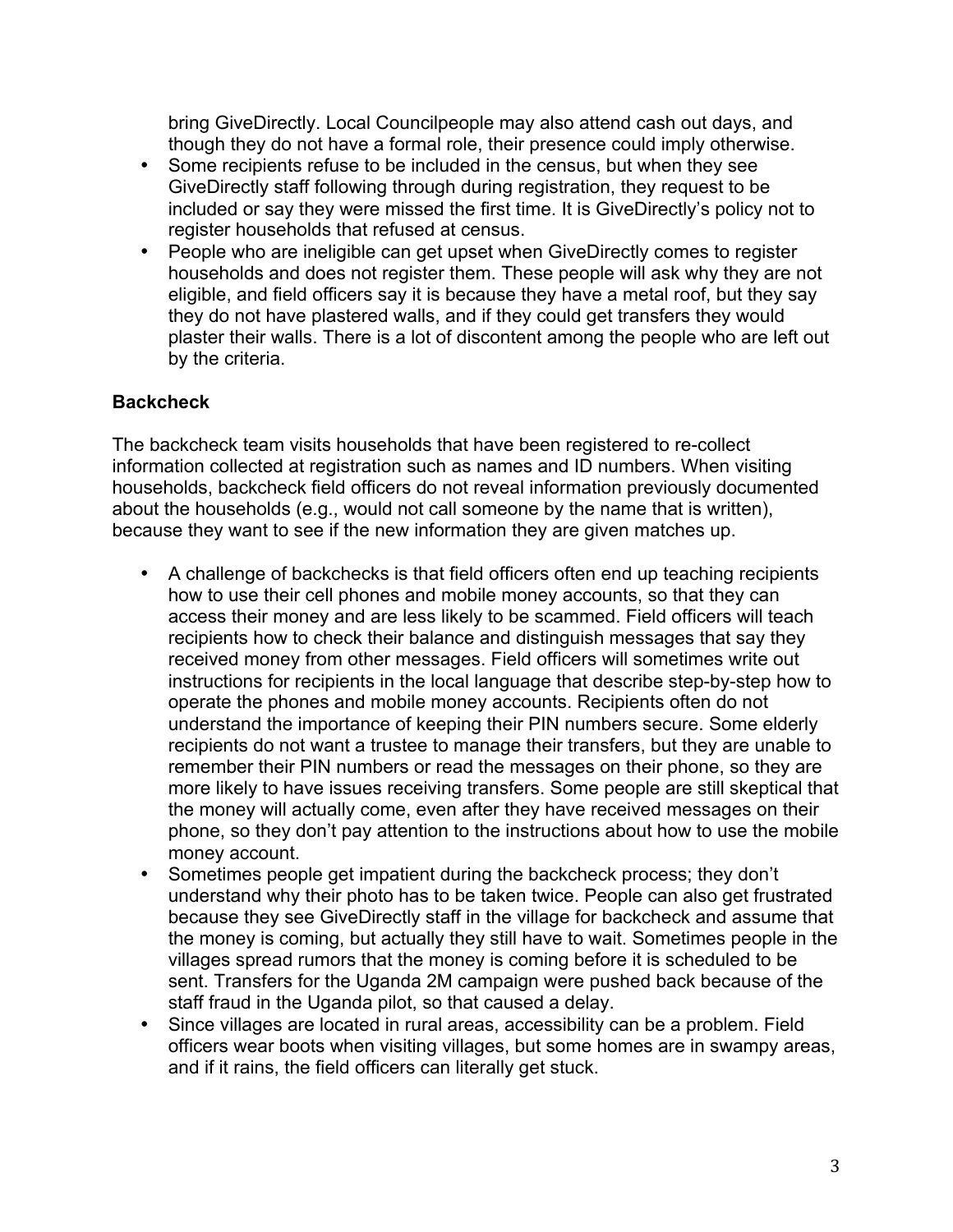#### **Audit**

GiveDirectly's current procedure for identifying households to audit:

- 1. GiveDirectly collects information about recipients during the first three stages of a campaign: census, registration, and backcheck. Some information, such as recipient name, GPS location, housing materials, and identifying photograph, is collected at more than one stage and then checked for mismatches. (These checks are currently conducted using Excel but will eventually be automated through Segovia technology. One exception is comparing identifying photographs of recipients, which is done using Mechanical Turk.)
- 2. Each mismatch in recipient information is assigned a certain weight depending on how likely it is to be an indication of gaming. (GiveDirectly said that it determined the likelihoods of various mismatches indicating gaming by conducting an analysis of the mismatches present in past cases of gaming. We did not review this analysis.) GiveDirectly said that the mismatches with the highest weights are mismatches in identifying photographs and housing materials.
- 3. Each recipient is assigned a total mismatch "score" (the composite of all their weighted mismatches). Recipients with scores above a certain level are audited.

In the Uganda 2M campaign, about 30% of the eligible households qualified for audits. GiveDirectly had a lower bar for audits in this campaign than usual, because it was especially concerned about fraud resulting from the involvement of former GiveDirectly staff.

# **Thoughts on targeting**

Mr. Ekeu thinks that roofs are too rough a way to target poverty because some people may live under an iron roof but actually be very poor (e.g., someone who inherited an iron-roofed house from his grandfather, or a widow whose late husband built her an iron-roofed house long ago). Ms. Mukhopadhyay said that GiveDirectly hears this kind of feedback from a lot of its field staff, but believes that building materials are still a good criteria on average. It is also considering modifying its targeting criteria to include certain types of people who may be especially vulnerable whether or not they live under an iron roof. GiveDirectly field staff said that people within the villages have a perception of who is more or less poor.

In Kenya, GiveDirectly experimented with a community-based targeting process, whereby residents gave input on households that they felt were deserving of transfers but had been excluded by GiveDirectly's criteria. GiveDirectly felt that to do this process well required significant resources (staff time) and that the benefits were not worth the costs. In addition, some of the villages involved in this experiment gave feedback that they would prefer for GiveDirectly to make the decisions about targeting.

# **Logistical challenges in Uganda**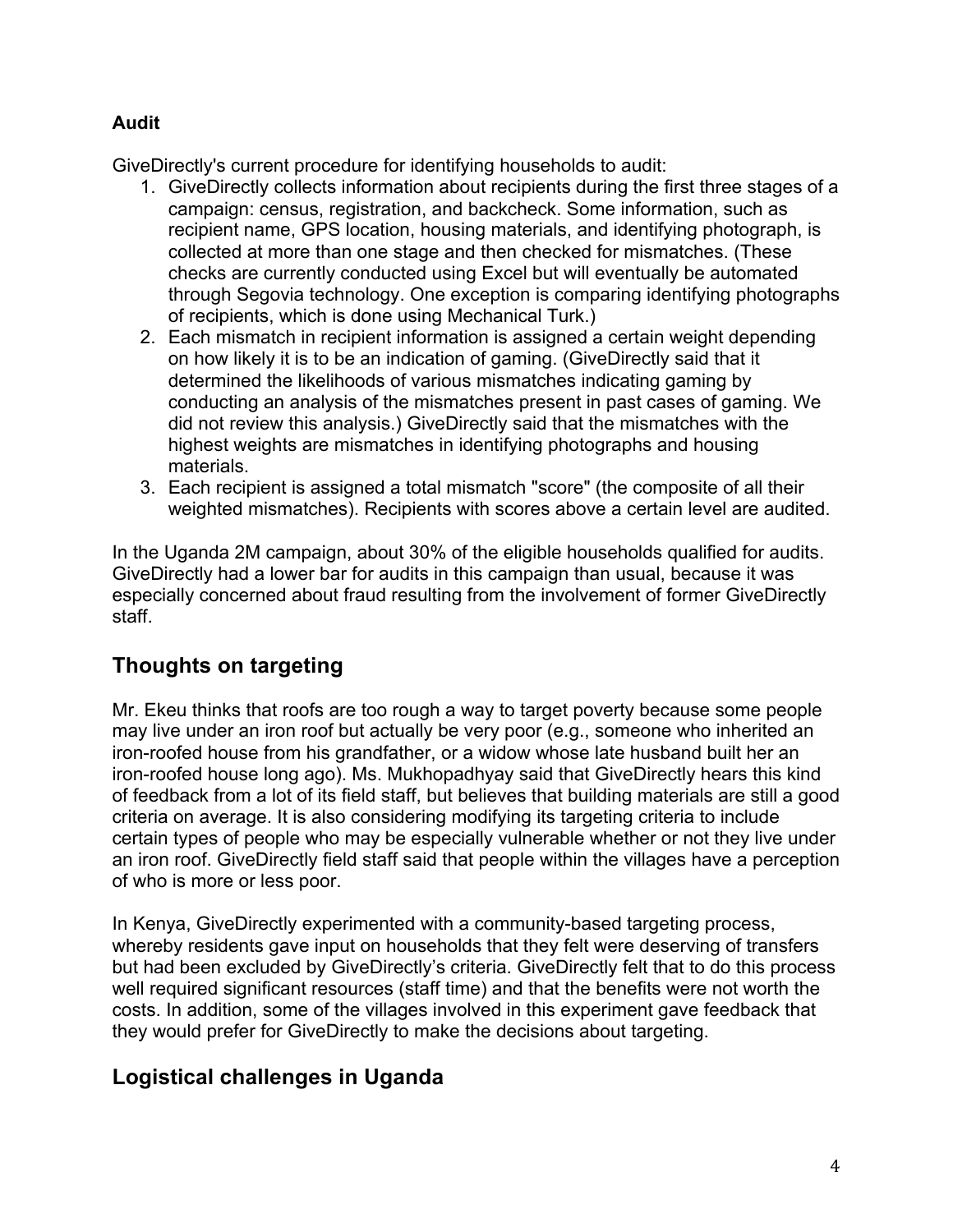The logistics are significantly harder in Uganda than in Kenya. For example, when GiveDirectly enters a new village in Uganda, over 90% of recipients need SIM cards because they did not previously have cell phones, and about 70-80% of recipients need national IDs. GiveDirectly coordinates registration drives for people to get national IDs they buy national ID booklets, print a photo of each recipient to put in the booklets, and have the Local Councilperson stamp the booklets to approve them. GiveDirectly was able to reach 85-90% of people through these registration drives, returning IDs within about 1 week of visiting eligible households. In the Uganda 2M campaign, there are 9 villages, and GiveDirectly was able to put them all through the national ID registration process within 1 month, so that 90% of eligible households were ready to receive transfers when payments started. (The remaining households will receive their transfers on a delayed schedule, once they complete registration.)

GiveDirectly also facilitates recipients signing up for a mobile money account with MTN by having an agent visit the villages. Once recipients have signed up for an account, MTN generally activates their line within 2-3 weeks. By the time the backcheck team visits villages, most recipients' lines are active.

## **Thoughts on transfer size**

We asked the field officers what they think about the current transfer size (\$1000), and whether they'd choose to keep it at that level, increase it, or decrease it, given the effects that an adjustment would have on how many people GiveDirectly would be able to serve.

*Mr. Okello*: Typically there are multiple households on one compound, each inhabited by relatives of the same family, and any household that meets the targeting criteria can receive transfers. Mr. Okello said that it may make more sense for GiveDirectly to group some households on a compound together so that transfers are shared across them, rather than each eligible household receiving the full \$1000.

Mr. Okello also said that if GiveDirectly increased the size of the transfers, that could create a high level of dependency. One of the messages that field officers send is that people should use the \$1000 transfers to develop themselves as much as possible, but if someone knew they were getting \$2000, they may stop farming, for example. With \$1000 people can get some things but not everything; it is the right amount.

*Mr. Ekeu*: Mr. Ekeu prefers reducing the amount of money in each transfer and expanding the recipient base to reach everyone in the village. He said that the current targeting model causes bragging and unrest in the communities. The people who don't benefit may be brought to use force to get some of the money, such as by breaking into recipients' homes. Mr. Ekeu suggested that it would be better for GiveDirectly to provide all households in a village with some amount of money, even if it was less for households that are currently deemed ineligible (e.g., \$100). This way, each of the households would be busy figuring out how they would spend their own money rather than how to get money from another.